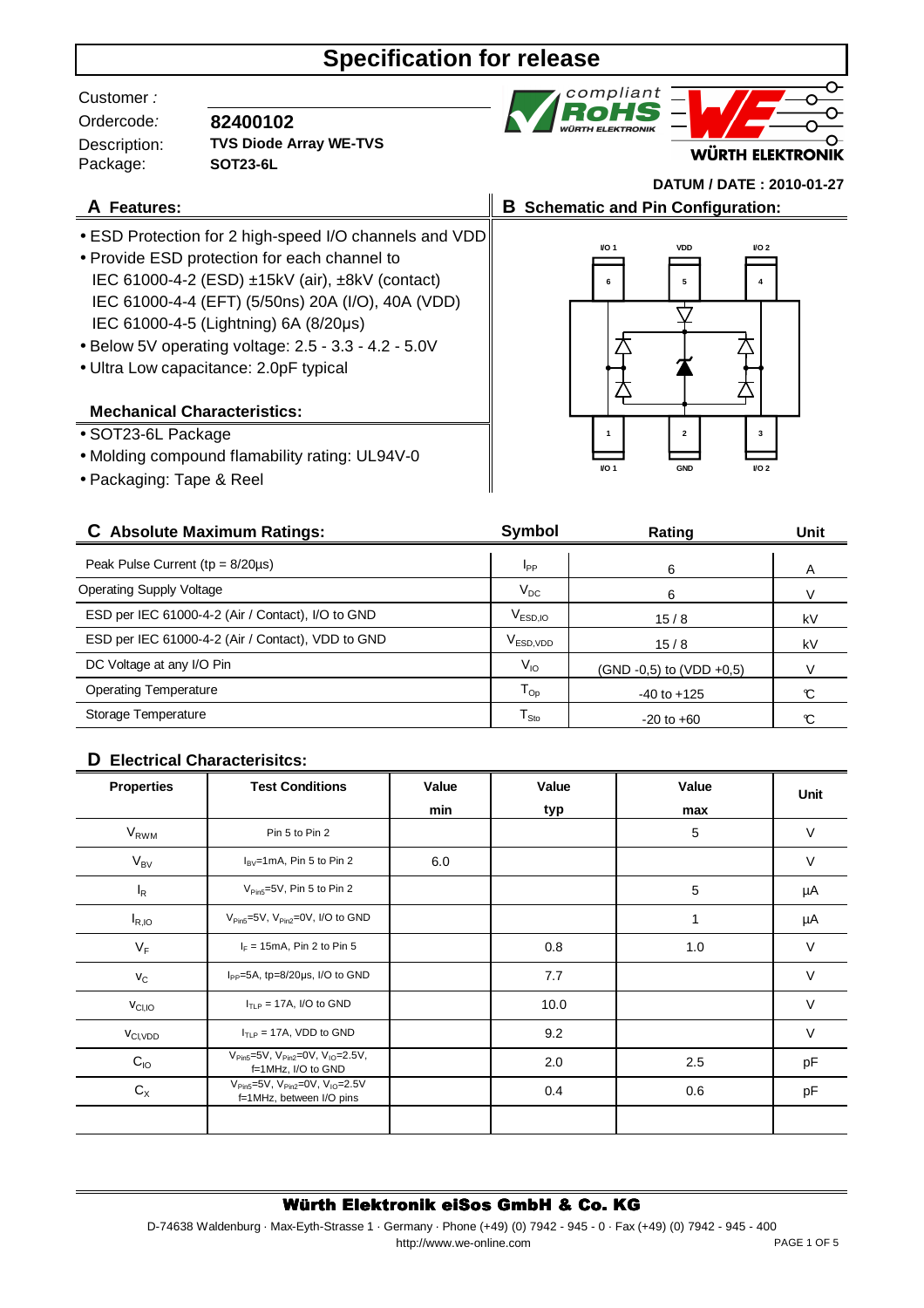Customer :

Ordercode: Description :

Package:

**TVS Diode Array WE-TVS SOT23-6L 82400102**

Ō compliant ioHS  $\Omega$ WÜRTH ELEKTRONIK  $\Omega$ **WÜRTH ELEKTRONIK DATUM / DATE : 2010-01-27**

### **E Typical Characteristics:**





**Clamping Voltage vs. Peak Pulse Current**



### Würth Elektronik eiSos GmbH & Co. KG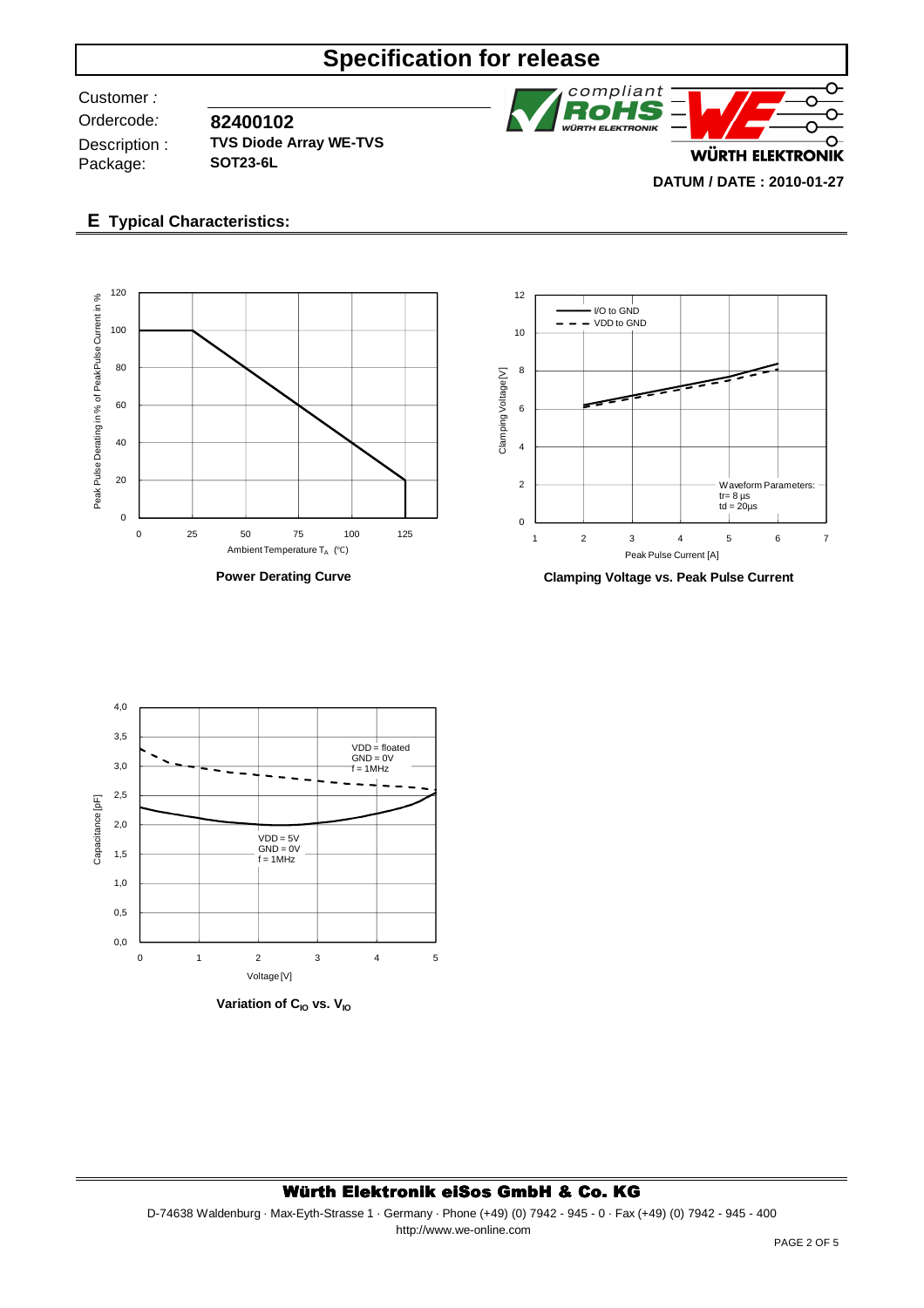Customer :

Ordercode: Description :

Package:

**82400102 SOT23-6L TVS Diode Array WE-TVS**



### **E Typical Characteristic:**







#### Würth Elektronik eiSos GmbH & Co. KG

 http://www.we-online.com D-74638 Waldenburg · Max-Eyth-Strasse 1 · Germany · Phone (+49) (0) 7942 - 945 - 0 · Fax (+49) (0) 7942 - 945 - 400 PAGE 3 OF 5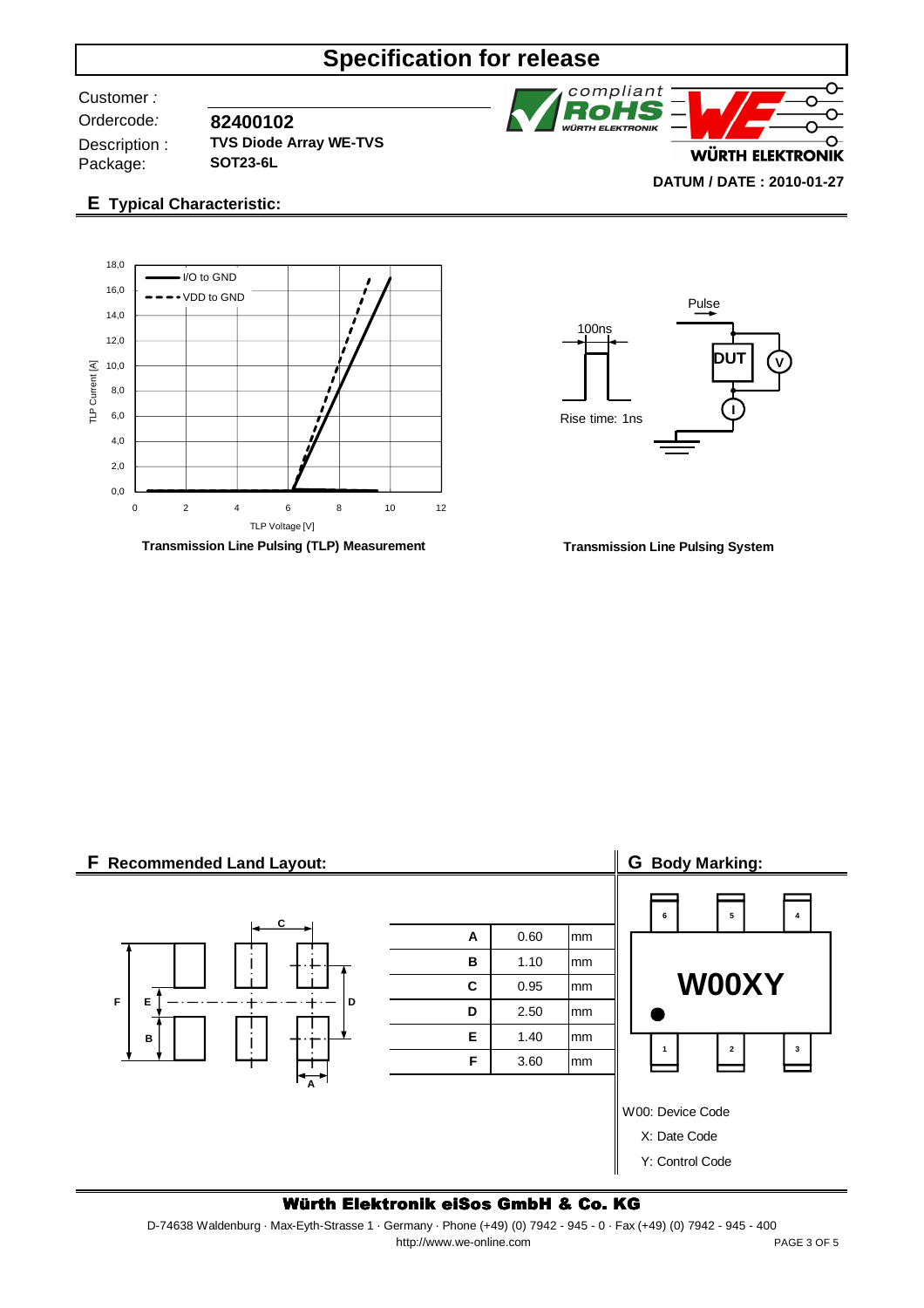Customer :

Ordercode: Description : Package:

**82400102 TVS Diode Array WE-TVS SOT23-6L**



**H Dimensions:**



Scale - 10:1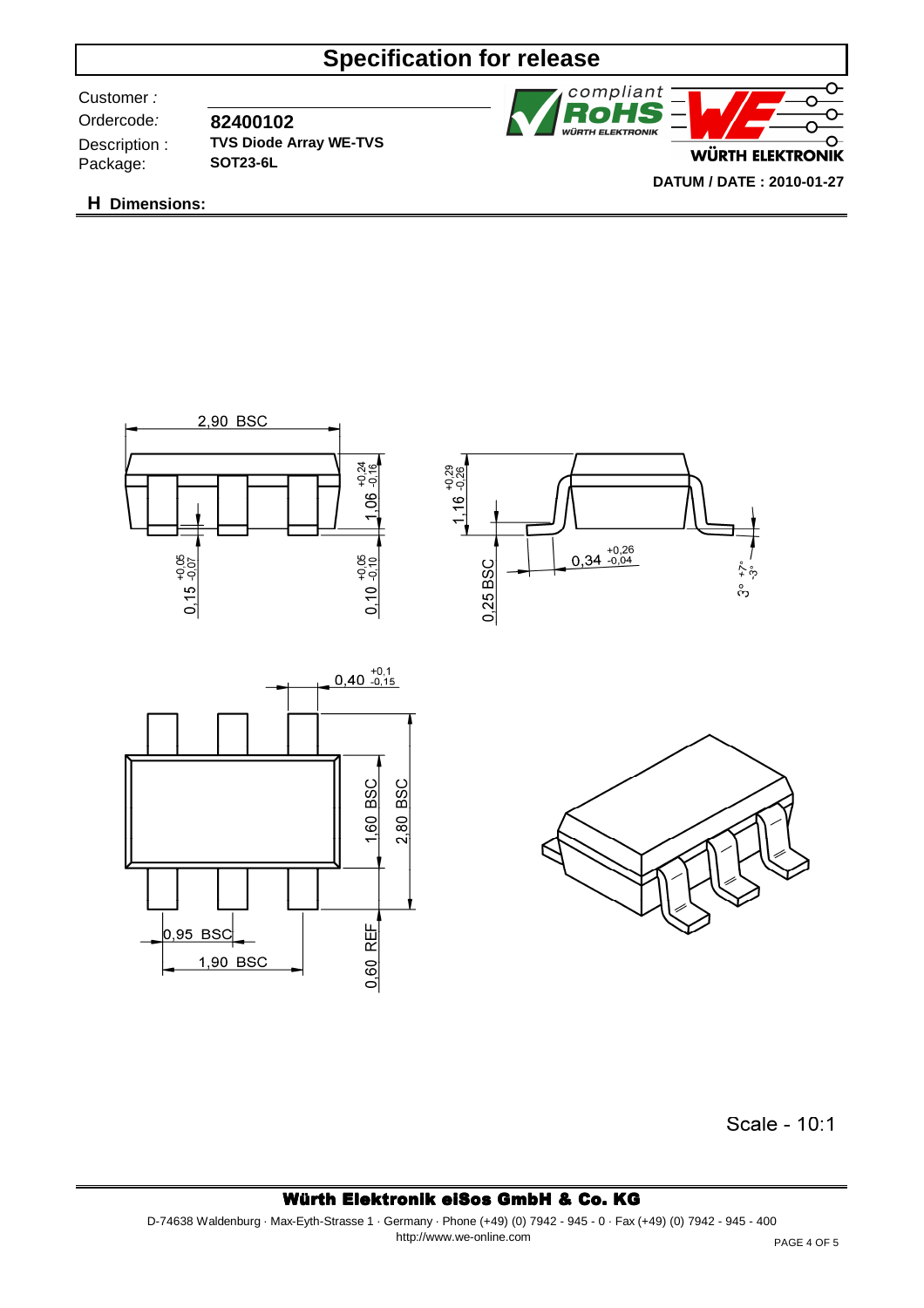Customer : Ordercode:

Description : Package:

**82400102 TVS Diode Array WE-TVS**





**SOT23-6L**

### **I Tape:**



| A | $4.00 \pm 0.10$ | mm |
|---|-----------------|----|
| B | $4.00 \pm 0.10$ | mm |
| C | $8.00 \pm 0.20$ | mm |
| D | $1.55 \pm 0.05$ | mm |
| E | $4.00 \pm 0.10$ | mm |
| F | $2.00 \pm 0.05$ | mm |
| G | $1.75 \pm 0.10$ | mm |
| н | $3.50 \pm 0.05$ | mm |
|   | $3.25 \pm 0.15$ | mm |
| J | $1.35 \pm 0.15$ | mm |
| ĸ | $0.25 \pm 0.02$ | mm |

### **J Reel:**



| a  | $178.0 \pm 2.0$ | mm |
|----|-----------------|----|
| n  | $13.0 \pm 0.8$  | mm |
| C. | $10.0 \pm 1.5$  | mm |
|    | $12.5 \pm 2.0$  | mm |



JB Version 1 2010-01-27 Name **Modification** Date General Release: Checked **Approved** .................................................................................. .................................................................................. Date Signature Signature .................................................................................. .................................................................................. **Würth Elektronik**

This electronic component has been designed and developed for usage in general electronic equipment. Before incorporating this component into any equipment where higher safety<br>and reliability is especially required or if t transportation, (automotive control, train control, ship control), transportation signal, disaster prevention, medical, public information network etc, Würth Elektronik eiSos GmbH must be<br>informed before the design-in stag

#### Würth Elektronik eiSos GmbH & Co. KG

 http://www.we-online.com D-74638 Waldenburg · Max-Eyth-Strasse 1 · Germany · Phone (+49) (0) 7942 - 945 - 0 · Fax (+49) (0) 7942 - 945 - 400